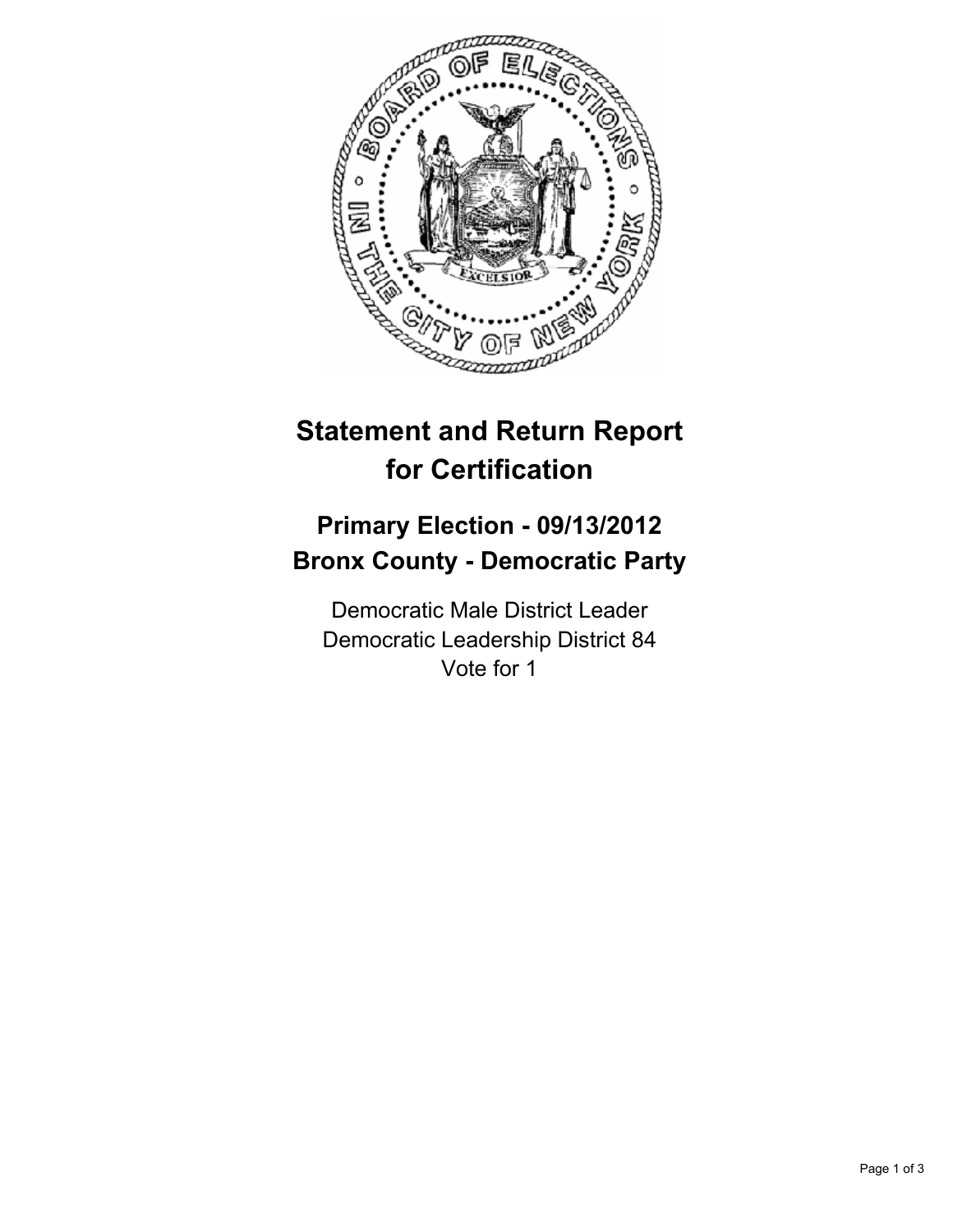

## **Assembly District 84**

| <b>PUBLIC COUNTER</b>                                    | 2,560          |
|----------------------------------------------------------|----------------|
| <b>EMERGENCY</b>                                         | 0              |
| ABSENTEE/MILITARY                                        | 85             |
| <b>FEDERAL</b>                                           | 0              |
| <b>SPECIAL PRESIDENTIAL</b>                              | 0              |
| <b>AFFIDAVIT</b>                                         | 103            |
| <b>Total Ballots</b>                                     | 2,748          |
| Less - Inapplicable Federal/Special Presidential Ballots | 0              |
| <b>Total Applicable Ballots</b>                          | 2,748          |
| <b>JOSE VELEZ</b>                                        | 1,177          |
| <b>CARLOS SIERRA</b>                                     | 953            |
| ARTHUR MYCHAL JOHNSON (WRITE-IN)                         | 1              |
| <b>BARACK OBAMA (WRITE-IN)</b>                           | 1              |
| BENNY CATALA (WRITE-IN)                                  | $\overline{2}$ |
| CARLOS QUNITANA (WRITE-IN)                               | 1              |
| DONALD ANTONDLY (WRITE-IN)                               | 1              |
| MANNY TAVEREZ (WRITE-IN)                                 | $\mathbf{1}$   |
| MANY TAVAREZ (WRITE-IN)                                  | 1              |
| MARK E. FORD (WRITE-IN)                                  | $\mathbf{1}$   |
| MARK ESCOFFERY-BEY (WRITE-IN)                            | $\mathbf{1}$   |
| NORMA ALLEN (WRITE-IN)                                   | 1              |
| PASQUEL RUIZ (WRITE-IN)                                  | 1              |
| UNATTRIBUTABLE WRITE-IN (WRITE-IN)                       | 11             |
| VANESSA GIBSON (WRITE-IN)                                | $\mathbf 1$    |
| <b>Total Votes</b>                                       | 2,154          |
| Unrecorded                                               | 594            |